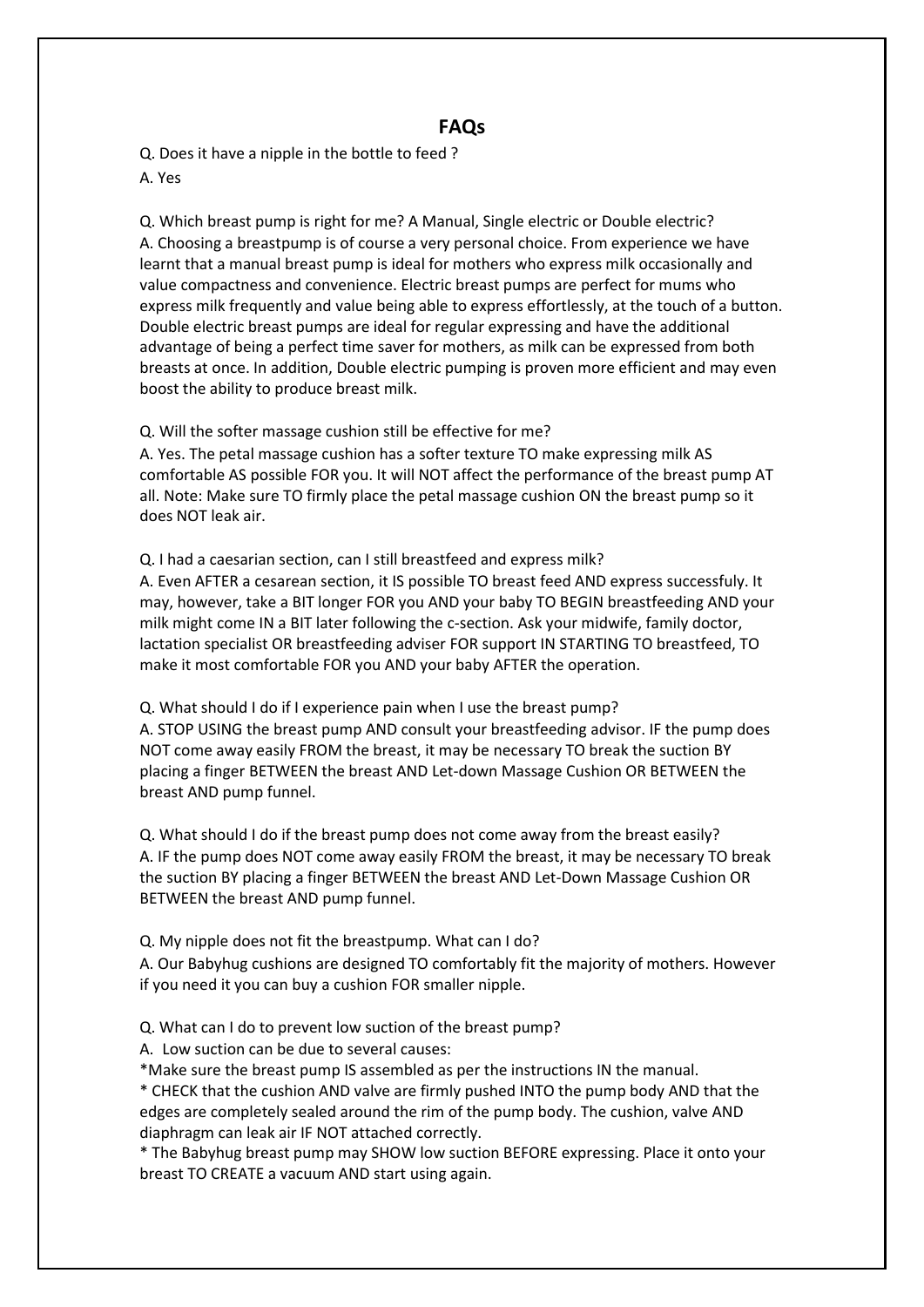\* Assemble the breast pump WHILE it IS still moist FROM sterilizing. This will improve the vacuum.

\* Check the suction valve, if there is hole suction will be low orwont happen. So pls change the part immediately and check again.<br>\*Check whether diaphragm is moving while machine is working, if no movement, pls replace

with new suction valve and try again.

\*Check whether the Flange is correct fit for your breast size, if it small or large, it can affect the suction.

Q. The pump has too much suction. What can I do to resolve this?

A. Follow the guidelines below IF you experience too much suction WITH your breast pump: \* Make sure you only USE Babyhug breast pump's parts.

\* Make sure you've assembled the Babyhug breast pump WITH the massage cushion: NOT USING the massage cushion can result IN too much of a vacuum.

IF you are USING a breast pump FOR the FIRST TIME, you may find the suction LEVEL too high AT first. Practicing can help.

Q. When I pump there is little or no milk (while I do feel suction from the pump) What can I do?

A. Ensure the pump IS correctly assembled AND that suction IS created. WHEN you DO feel suction but NO OR little milk IS being expressed, remember that USING a breastpump takes practice. You may need TO make several attempts BEFORE you succeed. SOME hints TO HELP you succeed expressing milk:

1. Choose a quiet TIME WHEN you're not in a rush and unlikely to be disturbed.

2. Having your baby or a photograph of your baby nearby can help encourage your milk flow.

3. Warmth and relaxation can help so you might like to try expressing after a warm bath or shower.

4. Placing a warm flannel on your breasts or massaging your breast for a few minutes before you start pumping can also encourage your milk flow and soothe painful breasts.

5. Try expressing from one breast while your baby is feeding from the other, or continue expressing just after a feed. It could help pumping first thing in the morning. (Wait for at least one hour after feeding before you express milk.)

6. Repositioning the pump on your breast from time to time can help stimulate your milk ducts. Do not continue pumping for more than 5 minutes at a time if NO result is achieved. Try expressing at another time during the day. If expressing becomes painful, stop and consult your breastfeeding advisor or healthcare professional.

Q. How can I prevent my breast pump from leaking?

A. Leaning too far forward or backward, while using the breast pump can result in leakage around the rim between the pump and the bottle. In order to prevent this, position yourself comfortably and upright (not leaning forward or lying down backwards). It will bring you more comfort, and prevent the breast pump from leaking. Using the glass bottle with the breast pump can sometimes cause leaking. Switch to other containers to express the milk, and feed your baby with the glass bottle if this occurs.

Q. How should I remove the valve of the breast pump?

A. The valve is created with a tab\* to easily remove it from the pump. If it inadvertently gets stuck, wiggle the valve until it comes loose.<br>Q. Can I still use the breast pump if it gets scratched?